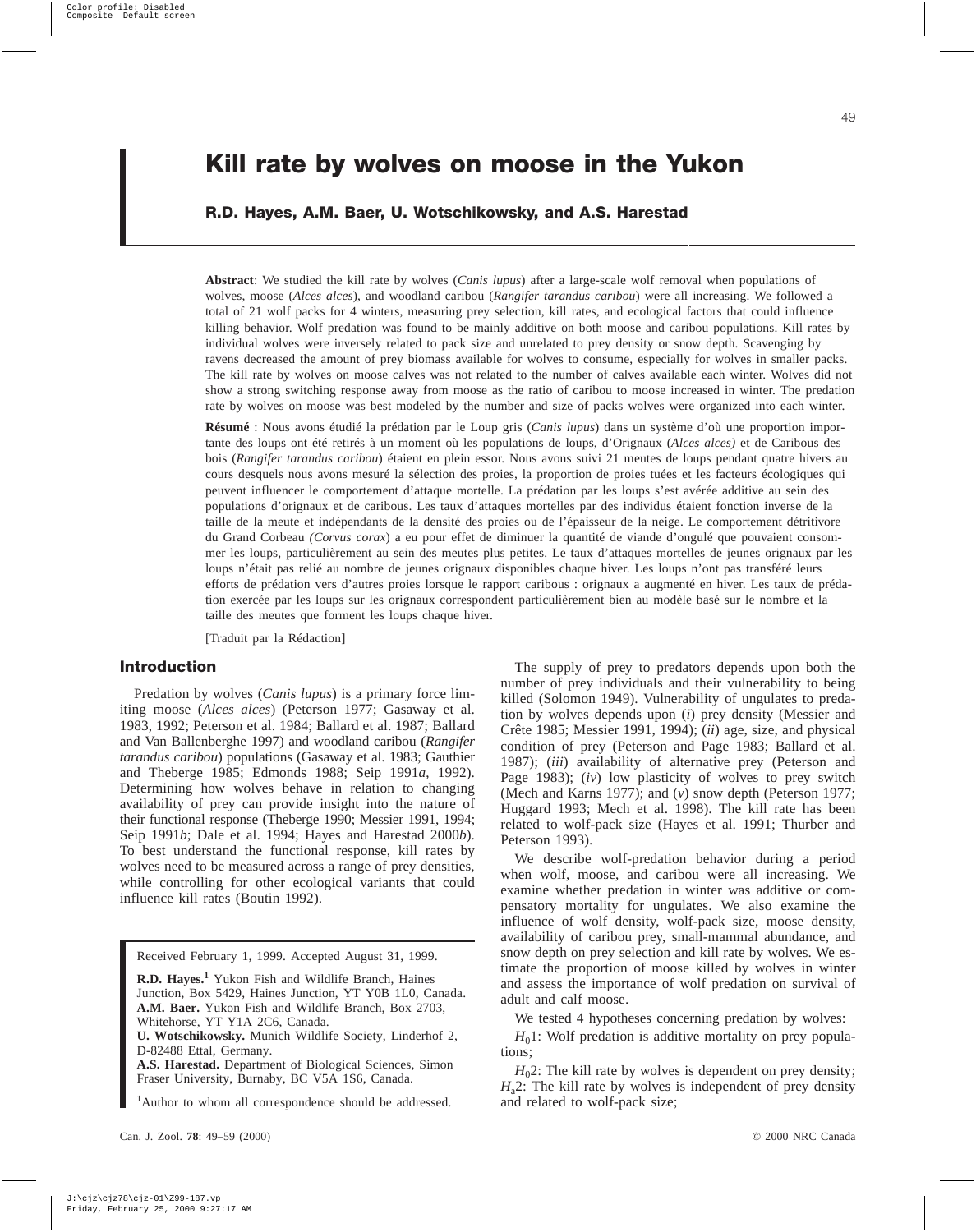$H_0$ 3: The kill rate by wolves on moose calves depends on the proportion of calves alive in winter;

 $H_04$ : The kill rate by wolves on moose decreases when the availability of caribou exceeds that of moose.

# **Methods**

We studied wolf kill rates in winter in the 23 000-km<sup>2</sup> Finlayson Lake Study Area (FSA) in the east-central Yukon (62°N, 128°W) from February 1990 through March 1994. Hayes and Harestad (2000*a*) describe the study area. Wolves were reduced in the area during the 1980s (R. Farnell, Yukon Fish and Wildlife Branch, Box 2703, Whitehorse, YT Y1A 2C6, Canada, unpublished data), and the wolf population increased rapidly during our study (Hayes and Harestad 2000*a*).

Other biologists estimated moose abundance in two regions in the FSA before (Jingfors 1988) and during our study (Larsen and Ward 1995). In the North Canol area, moose annually increased at a finite rate of 1.16 from November 1987 to 1991, for a density of  $339 \pm 61$  (mean  $\pm 90\%$  confidence interval (CI)) moose/1000 km<sup>2</sup> (Larsen and Ward 1995). Similarly, in the Frances Lake area, moose increased at a finite rate of 1.18, for a density of  $381 \pm 80$ (mean  $\pm$  90% CI) moose/1000 km<sup>2</sup> in winter 1992 (Larsen and Ward 1995). We calculated the mean moose density for the two areas in winter 1990 and 1991 by interpolating between these surveys, assuming a constant rate of increase (Appendix, Table A1). We extrapolated the rate of increase between 1992 and 1993 from Larsen and Ward (1995). From 1993 to 1994, we projected population change on the basis of adult mortality and calf recruitment rates, after the formula of Hatter and Bergerud (1991):  $\lambda = (1 - M)/$  $(1 - R)$ , where *M* is adult mortality rate and *R* is the proportion of moose calves observed in March 1994 (Appendix, Table A1). We estimated that overall moose density in the FSA increased from 263/1000 km<sup>2</sup> in 1990 to 443/1000 km<sup>2</sup> in 1994 (Appendix, Table A1). After 1994, moose-calf survival rates and moose density apparently declined in the area. In 1996, R. Ward (Yukon Fish and Wildlife Branch, Box 2703, Whitehorse,YT Y1A 2C6, Canada, unpublished data) estimated moose densities of  $278 \pm 53/1000$  km<sup>2</sup> (mean  $\pm$  90% CI) in the North Canol area and 337  $\pm$  71/1000 km<sup>2</sup> (mean  $\pm$  90% CI) in the Frances Lake area. Densities were not significantly different from 1991 estimates, but apparently declined from our projected estimate in 1994 (Appendix, Table A1).

Caribou were counted using stratified random block surveys in 1987 (Farnell and MacDonald 1988), 1991 and 1996 (R. Farnell, unpublished data). The herd increased at a mean finite rate of 1.18, growing to  $5950 \pm 18\%$  (mean  $\pm 90\%$  CI) animals in winter 1991 (R. Farnell, unpublished data). After 1991, herd growth slowed and possibly declined by 1996 as recruitment dropped. Herd size in 1996 was  $4536 \pm 12\%$  (mean  $\pm$  90% CI) animals, but was adjusted to about 5000 because of bulls missing from surveys.

Hayes and Harestad (2000*a*) describe methods for estimating wolf density and radiotelemetry techniques. We defined the kill rate as the number of moose killed per day by each wolf (to study moose population dynamics) or the total biomass (kg) of ungulate prey killed per day by each wolf (to study wolves' consumption rates). The daily area traveled by each pack was estimated from 100% area convex polygons (Ackerman et al. 1990).

We estimated kill rates by locating packs of radio-collared wolves at regular intervals during February and March of 1990 and 1992 and during March of 1991 and 1994. We defined each series of consecutive daily or bi-daily relocations as a predation period. We defined wolf-pack size as the mean number of wolves seen during each predation period (Messier 1994; Dale et al. 1995). Aircraft crews observed wolf behavior using methods of Mech (1974). When observers located a radio signal, they counted wolves and searched the area for ungulate carcasses. If most pack members were not seen, aircraft crews followed wolf trails to find missed individuals and locate any kills. From the air we classified all dead moose as calf or non-calf (yearling and adult combined) according to differences in size and body shape (Peterson 1977).

The interval between locations varied according to the composition of ungulate species in pack territories. Wolves usually spend more than 48 h handling a moose carcass (Peterson et al. 1984; Messier and Crête 1985; Ballard et al. 1987; Hayes et al. 1991). Therefore, we located a pack every 24–48 h if only moose prey were available and twice each day, usually between 9:00 and 11:00 and between 16:00 and 19:00, if caribou were also available. We compared kill rates with location intervals to test for any temporal bias. If a pack was not seen for more than 3 consecutive days, we ended the observation because a moose could be killed and consumed within that period (Peterson et al. 1984; Hayes et al. 1991).

We divided causes of ungulate mortality into wolf predation, and other natural and human causes. We assumed that wolves killed an animal when there was fresh blood spoor, or when snow trails showed that the animal had been recently attacked by wolves. We assumed that wolves were scavenging if a carcass was found lying on its sternum (Stephenson and Sexton 1974; Ballard et al. 1987; Hayes et al. 1991) or there were signs that other animals had fed on the carcass before wolves did. Human causes included killing by hunters or trappers or being hit by a vehicle.

We visited a sample of in situ prey carcasses each winter to determine their sex, age, and physical condition. Moose sex was determined from antler pedicels and ileum morphology and caribou sex from the size and shape of antlers. We collected incisor bars from killed moose to determine age (Sergent and Pimlott 1959). We also collected long bones from killed moose and caribou to assess nutritional condition (Neiland 1970). We kept bones frozen to minimize dehydration loss (Peterson et al. 1982). Even when moose carcasses were mostly consumed, many could still be classified as either calf or adult from the size and shape of moose fecal pellets on site.

We estimated the live mass of adult female moose in late winter at 375 kg (Franzmann et al. 1978) and adult bulls at 413 kg (Schwartz et al. 1987). We assigned a mass of 400 kg to animals of unknown sex, 250 kg to yearlings, 150 kg to calves (Ballard et al. 1987), 152 kg to adult caribou (R. Florkiewicz, Yukon Fish and Wildlife Branch, Box 2703, Whitehorse, YT Y1A 2C6, Canada, unpublished data), 55 kg to calf caribou (Skoog 1968), and 75 kg to Dall sheep (*Ovis dalli dalli*) (Sumanik 1987; Hayes et al. 1991).

Consumable biomass of caribou was 75% of live mass (Ballard et al. 1987). We estimated that consumable biomass of moose was 65% after weighing 7 moose carcasses on the day that wolf packs abandoned them. Ravens (*Corvus corax*) were important scavengers in our study area during winter (Promberger 1992). We used data from Promberger (1992) to adjust wolf consumption to account for raven scavenging, depending on wolf-pack size.

We defined the predation rate as the proportion of prey that were killed daily (Messier 1994). We estimated the winter predation rate by multiplying daily kill rates by 182 days, then dividing by the mean moose density.

Annual snow data were collected in early March at 7 stations in our study area (G. Ford, Government of Canada Water Resources, Whitehorse, Yukon, unpublished data). We compared kill rates with March snow depth obtained from the station nearest each pack's territory. We used linear regression analysis to examine relations between kill rate and several independent variables.

## **Results**

#### **Types of ungulates killed by wolves**

During all winters we found 326 ungulate carcasses, including 291 moose (89%), 30 caribou, 1 Dall sheep, and 4 unidentifiable kills. We determined that 286 moose were killed by wolves (Table 1). We visited 51 kills in situ. During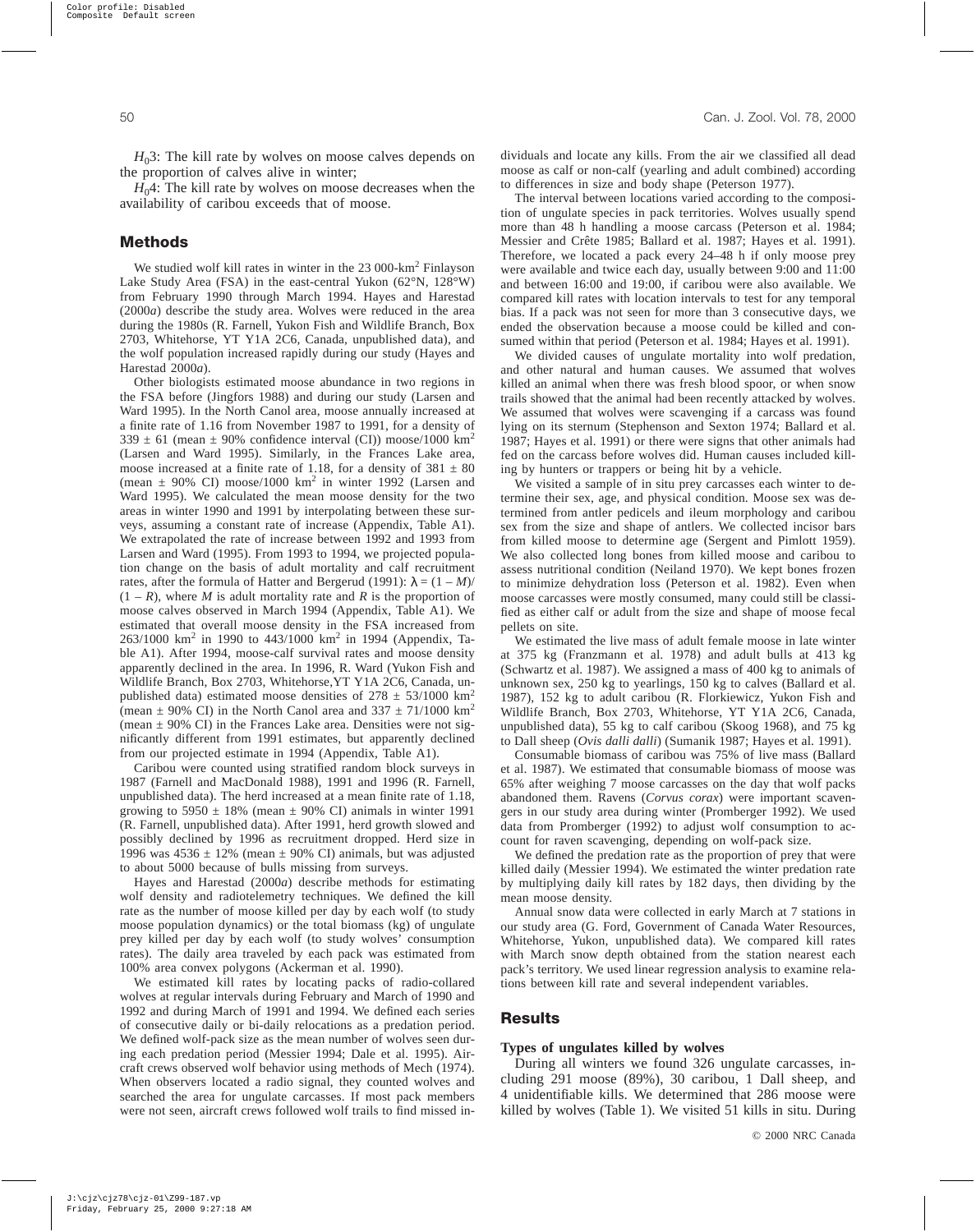**Table 1.** Proportions of moose calves killed by wolves and in late winter composition counts.

|      |     | Wolf-killed moose               |     | Moose in March<br>population    | $H_0: P_k = P_p$ |        |
|------|-----|---------------------------------|-----|---------------------------------|------------------|--------|
| Year | No. | Proportion of<br>calves $(P_k)$ | No. | Proportion of<br>calves $(P_n)$ | $\chi^2$         | P      |
| 1990 | 55  | 0.55                            | 156 | 0.36                            | 13.8             | < 0.01 |
| 1991 | 16  | 0.25                            | 265 | 0.37                            | 1.0              | < 0.01 |
| 1992 | 135 | 0.26                            | 215 | 0.26                            | 1.2              | 0.28   |
| 1993 | 33  | 0.12                            | 101 | 0.22                            | 0.6              | 0.44   |
| 1994 | 47  | 0.32                            | 332 | 0.11                            | 14.3             | < 0.01 |

**Note:** The  $\chi^2$  values show the differences between the proportion of calves in the kill sample (observed) and the proportion of live calves in winter (expected). Yates' corrected  $\chi^2$  was used for 1991 and 1993 because of small sample sizes of calves in the kill sample.

predation-rate study periods we found 179 of the moose kills and 25 caribou kills (Appendix, Table A2).

Wolves preyed on moose calves more often than on other age-classes. Calves accounted for 31% (*n* = 88) of killed moose (Table 1). We found no consistent relation between the proportion of calves in the wolves' diet and the proportion of calves available each winter (Table 1).

The age of 27 killed adult moose that were aged was  $8.9 \pm$ 0.9 (mean  $\pm$  SE) years, ranging from 2 to 15 years (Fig. 1). Wolves killed 28 female and 18 male moose (>1 year old). Mean age did not differ between the sexes. We found 30 caribou carcasses but we could not distinguish sex or age from aircraft. Large wolf packs completely consumed caribou in a few hours, leaving few remains for identification.

Nearly all killed prey were apparently not in starving condition at the time of death. Starvation levels are <10% marrow fat for moose calves and <20% for adults (Peterson et al. 1984). Marrow fat content of wolf-killed calves  $(n = 23)$ was  $34 \pm 4\%$  (mean  $\pm$  SE; range 11–78%) and that of adults (*n* = 26) was 77 ± 3% (mean ± SE; range 52–95%) (Fig. 2). No moose were within starvation range, but 35% of calves were close. Seven adult caribou had  $66 \pm 14\%$  (mean  $\pm$  SE) marrow fat (range 8–95%).

# **Kill and consumption rates by wolves**

We studied kill rates in 21 different wolf packs during 4 winters (Appendix, Table A2). Traveling pack size ranged from 2 to 20 wolves. The predation period was  $20 \pm 1.3$ (mean  $\pm$  SE) days, ranging from 6 to 39 days (Appendix, Table A1). We measured kill rates of small packs (2 or 3 wolves) during 18 predation periods, medium packs (4– 9 wolves) during 13 periods, and large packs (≥10 wolves) during 14 periods. In total, we sampled kill rates of 283 wolves during 6153 wolf-days (982 pack-days). We observed packs for 71  $\pm$  0.9% (mean  $\pm$  SE) of all days during predation periods (Appendix, Table A2).

Moose composed 94% (57 764 kg) of the biomass of ungulates killed. The kill rates were  $0.045 \pm 0.004$  (mean  $\pm$ SE; range 0.013–0.123) moose/day by each wolf and 0.193  $\pm$ 0.085 moose/day by each pack. Other studies showed that pack size strongly affected kill rates (Hayes et al. 1991; Thurber and Peterson 1993; Dale et al. 1994). The logtransformed model  $y = log_{10}$  of pack size minimized heteroscedasticity for both kilograms (mass) of prey killed per wolf





**Fig. 2.** Marrow-fat indices (%) for adult and calf moose killed by wolves during winter. "SA" is starvation level for adult moose and "SC" is starvation level for calf moose (Gasaway et al. 1992).



PERCENT MARROW FAT

each day (KGWD) and the number of moose killed per wolf each day (MWD). Log<sub>10</sub>  $y =$  pack size was the best linear model for the period between moose kills (days per moose kill, DMK). Thurber and Peterson (1993) used the same logtransformed models in a similar analysis of wolf kill rates.

Because we measured kill rates of some packs more than once, we examined the data for dependence problems. We examined a regression equation for KGWD and  $log_{10}$  pack size using data from the last (or only) predation period for the 21 different packs studied  $(y = -17.4 - 5.35 \log_{10} pack$ size). Parameters differed little from the equation for the pooled predation data ( $y = -16.8 - 5.4 \log_{10}$  pack size). Thus, we used the pooled rates in our regression analyses. We also tested for any relation between kill rate and intervals between relocations, expressed as the percentage of days on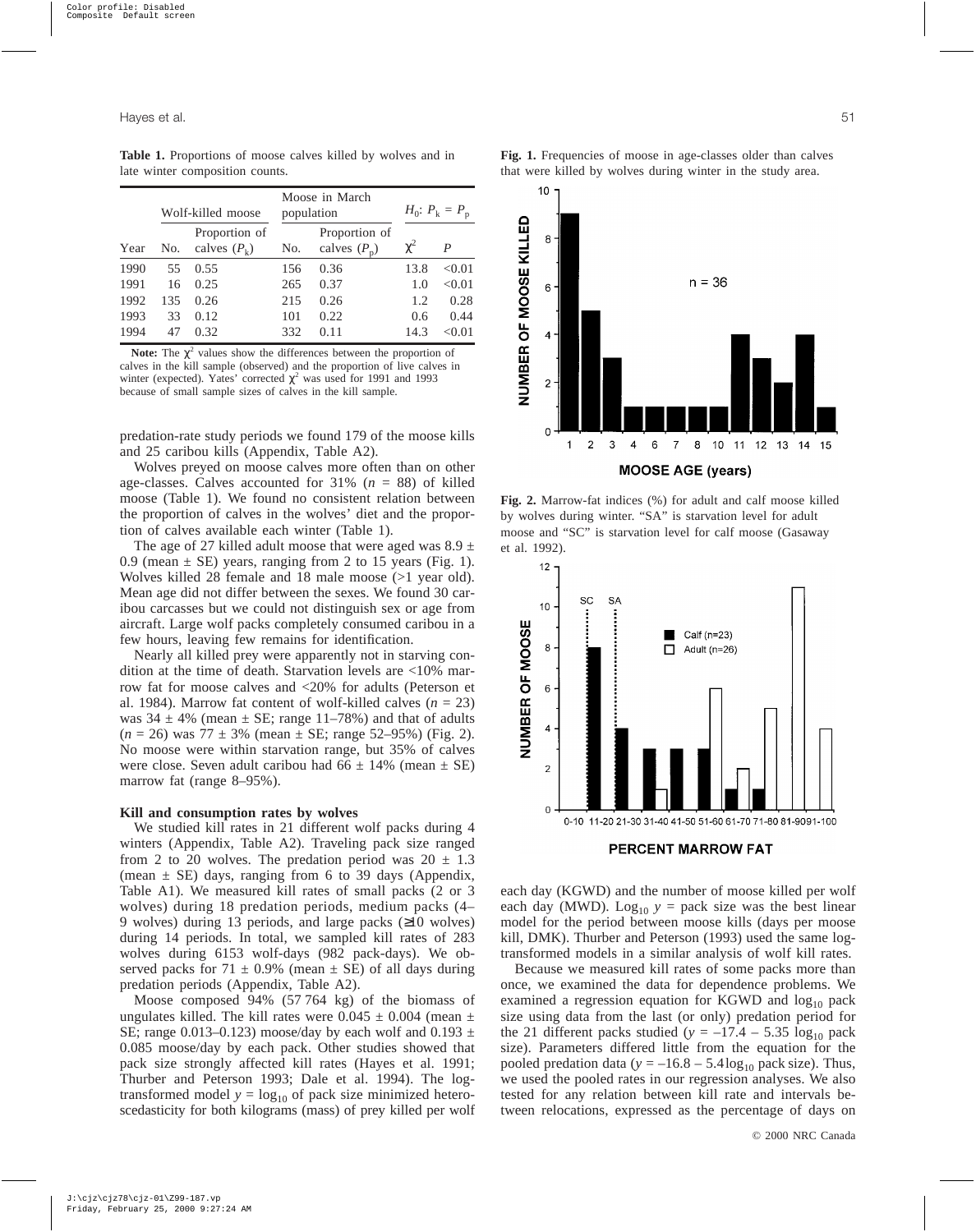| Dependent variable         | Independent variable       |       | df | $\boldsymbol{P}$ |
|----------------------------|----------------------------|-------|----|------------------|
| kg/wolf/day                | $km^2$ /day                | 0.01  | 44 | 0.49             |
|                            | Moose density              | 0.03  | 44 | 0.28             |
|                            | Moose/wolf                 | 0.002 | 44 | 0.78             |
|                            | Number of packs            | 0.001 | 44 | 0.97             |
|                            | Percentage of days seen    | 0.03  | 44 | 0.28             |
|                            | $log_{10}$ pack size       | 0.40  | 44 | < 0.001          |
| Moose/wolf/day             | $log_{10}$ pack size       | 0.57  | 43 | < 0.001          |
| $log_{10}$ days/kill       | $km^2$ /day                | 0.001 | 43 | 0.87             |
|                            | Moose density              | 0.02  | 43 | 0.93             |
|                            | Moose/wolf                 | 0.006 | 43 | 0.98             |
|                            | Percentage of days seen    | 0.10  | 43 | 0.52             |
|                            | Snow depth                 | 0.003 | 41 | 0.75             |
|                            | Pack size                  | 0.37  | 43 | < 0.001          |
| $\log_{10}$ days/calf kill | Moose density              | 0.001 | 31 | 0.90             |
|                            | Percentage of moose calves | 0.001 | 31 | 0.84             |
|                            | alive in late winter       |       |    |                  |
|                            | Pack size                  | 0.004 | 44 | 0.74             |
|                            | Snow depth                 | 0.008 | 41 | 0.58             |

**Table 2.** Results of linear regression analysis of kill rates by wolves on ungulates (kg/wolf/day), moose (moose/wolf/day), and killing intervals on moose ( $log_{10}$  days/moose kill) and moose calves ( $log_{10}$  days/calf kill) with various independent variables.

**Note:** Values in boldface type indicate that the independent variable is significantly related.





which wolves were seen. We found no correlation (Table 2), indicating that we sampled daily activities often enough to find most kills.

Kill rate was significantly correlated only with wolf-pack size (Table 2). It was not related to  $(i)$  daily area  $(km^2)$  in which wolf packs traveled, (*ii*) percentage of days on which wolves were followed, (*iii*) annual ratio of wolf numbers to moose numbers, (*iv*) number of wolf packs, (*v*) snow depth, or (*vi*) moose density (Table 2). The kill rate by wolves on moose calves  $(log_{10}$  days/calf kill) was not related to any variable, including the proportion of calves alive in winter (Table 2).

**Fig. 4.** Intervals between moose kills during winter for wolf packs of different sizes in the FSA ( $log_{10}$   $y = 0.93 - 0.03x$ ).



Both KGWD ( $r^2 = 0.40$ , df = 44,  $P < 0.001$ ) and MWD (Fig. 3;  $r^2 = 0.57$ , df = 43,  $P < 0.001$ ) were inversely related to  $log_{10}$  pack size.  $Log_{10}$  DMK was inversely related to wolf-pack size (Fig. 4;  $r^2 = 0.37$ , df = 43.  $P < 0.001$ ). We excluded small packs to test whether kill rates remained significantly correlated with the sizes of larger packs (4–20 wolves). KGWD remained inversely related to  $log_{10}$  pack size ( $r^2 = 0.37$ , df = 26,  $P = 0.001$ ). Excluding small packs did not improve the relation between  $log_{10}$  DMK and moose density ( $r^2 = 0.007$ , df = 25,  $P = 0.69$ ). Excluding wolf pairs did improve the relation between  $log_{10}$  days/calf kill and the ratio of numbers of live calves to numbers of adult moose  $(r^2 = 0.11, df = 24, P = 0.11)$ , but it was not significant.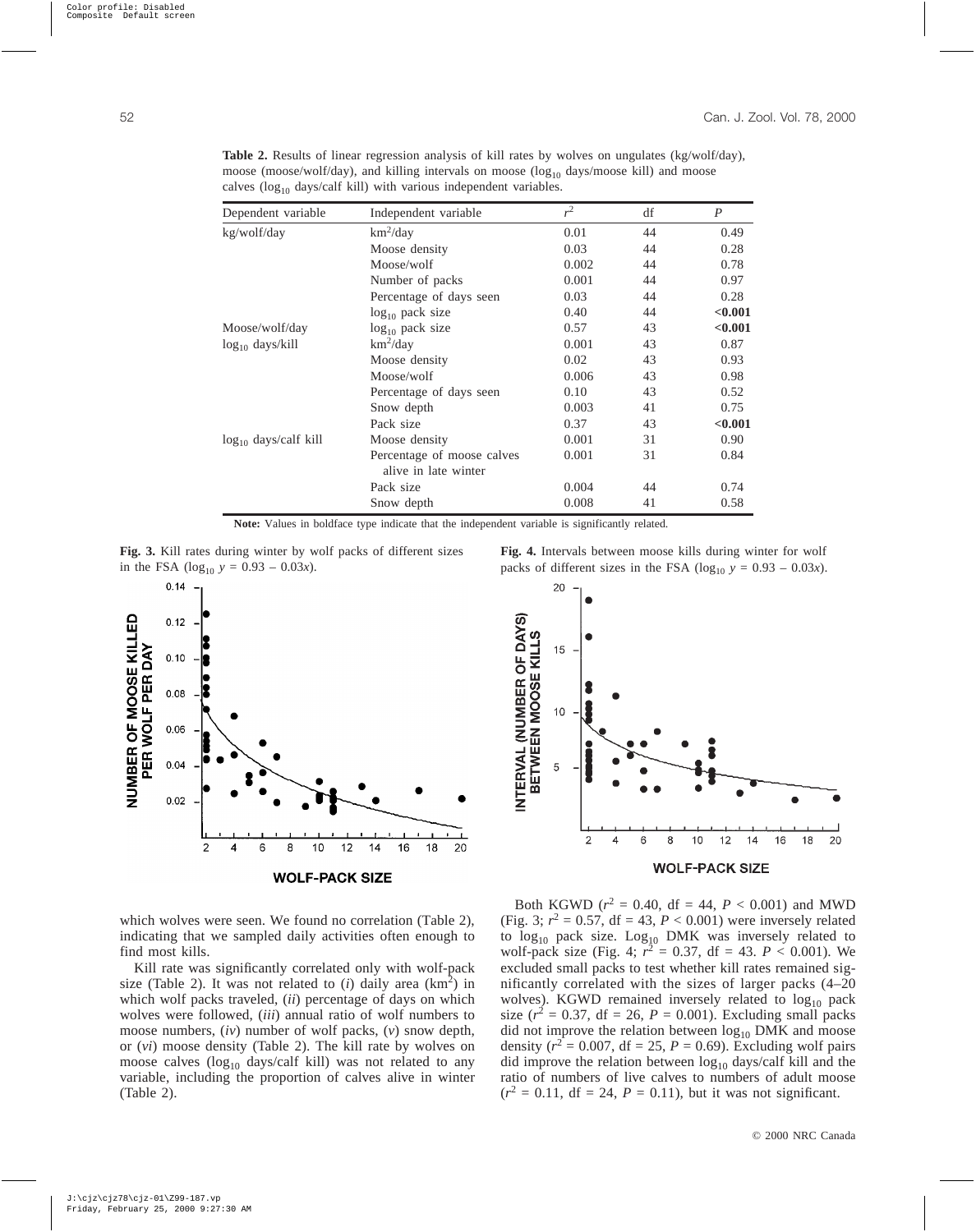| Winter | Total no.<br>of moose <sup><math>a</math></sup> | No.<br>killed $^b$ | % of total<br>killed | Total no. of<br>non-calves <sup><math>c</math></sup> | No. of non-<br>calves killed <sup>d</sup> | $%$ of non-<br>calves killed |
|--------|-------------------------------------------------|--------------------|----------------------|------------------------------------------------------|-------------------------------------------|------------------------------|
| 1990   | 4537                                            | 436                | 0.10                 | 2904                                                 | 196                                       | 0.07                         |
| 1991   | 5313                                            | 736                | 0.14                 | 3347                                                 | 552                                       | 0.16                         |
| 1992   | 6227                                            | 912                | 0.15                 | 4608                                                 | 675                                       | 0.15                         |
| 1993   | 6952                                            | 991                | 0.14                 | 5422                                                 | 872                                       | 0.16                         |
| 1994   | 7642                                            | 1037               | 0.14                 | 6801                                                 | 705                                       | 0.10                         |

**Table 3.** Proportions of all moose and of non-calf moose killed by wolves each winter, 1990 through 1994.

<sup>a</sup>Based on mean moose density (Appendix, Table A1), a total area of 23 000 km<sup>2</sup>, and 75% habitable moose range (our calculations).

*b* Based on the pack kill rate for the winter period.

*c* From Table 1 (proportion of non-calf moose seen in March obtained by subtraction).

*d* From Table 1 (proportion of non-calf moose killed by wolves obtained by subtraction).

There was no correlation between the daily area  $(km^2)$  in which wolves traveled (i.e., prey-searching rate) and  $log_{10}$ pack size  $(r^2 = 0.02$ , df = 44,  $P = 0.33$ ). Small packs traveled  $23 \pm 5$  (mean  $\pm$  SE), medium packs  $18 \pm 5$ , and large packs  $28 \pm 4$  km<sup>2</sup>/day. Daily area of travel was unrelated to either moose density  $(r^2 = 0.04$ , df = 44,  $P = 0.18$ ) or the ratio of moose numbers to wolf numbers ( $r^2 = 0.04$ , df = 44, P = 0.17). These nonsignificant relations indicate that competition for prey resources did not influence prey-searching rates of wolves.

We found no difference in the handling times (number of days packs spent on kills) between adult moose  $(n = 65,$  $2.9 \pm 0.17$  (mean  $\pm$  SE) days) and calf-moose kills ( $n = 35$ ,  $2.6 \pm 0.22$  days). Handling times for adult moose did not differ (Kruskal–Wallis test,  $\chi^2 = 5.4$ ,  $n = 65$ ,  $P = 0.07$ ) between small ( $n = 17$  kills,  $3.3 \pm 0.19$  days), medium ( $n = 19$ , 3.1  $\pm$  0.5 days), and large packs ( $n = 29$  kills, 2.6  $\pm$  0.16 days).

Handling time for moose calves differed with pack size (analysis of variance (ANOVA),  $F_{[37]} = 3.9$ ,  $P = 0.03$ ). Small packs averaged  $3.3 \pm 0.3$  (mean  $\pm$  SE) days (*n* = 16 kills), medium packs averaged  $2.5 \pm 0.3$  days ( $n = 8$  kills), and large packs averaged  $2.0 \pm 0.3$  days ( $n = 29$ ). Caribou kills  $(n = 13)$  were handled for an average of  $1.3 \pm 0.1$  days. We saw some large packs consume caribou in a few hours, making it difficult to accurately estimate caribou handling times.

Large numbers of wintering caribou were available to 4 packs during 11 predation periods. Although caribou greatly outnumbered moose, packs still killed more moose  $(n = 40)$ than caribou  $(n = 20)$ . Biomass of the moose killed by each of these wolves per day was  $7.9 \pm 0.7$  (mean  $\pm$  SE) kg compared with  $2.5 \pm 0.6$  kg of caribou.

Snowshoe hare availability did not influence the kill rate by wolves on moose. Hares were abundant during 1990 and 1991, but crashed during winter (Krebs et al. 1995). We tested for effects of hare availability by comparing KGWD with  $log_{10}$  pack size, nested within the periods of presence and absence of snowshoe hares. Kill rate was not correlated with hare availability (nested ANOVA model,  $F_{[1]} = 0.12$ ,  $P = 0.91$ .

Both DMK and  $log_{10}$  days/calf kill were not correlated with March snow depth (Table 2). Snow depth did not differ between years (ANOVA,  $F_{[33]} = 0.66$ ,  $P = 0.63$ ), ranging from 79 to 94 cm. The vulnerability of moose to predation by wolves increases when snow depths exceed 90 cm (Peterson 1977; Peterson et al. 1984). This snow depth was not exceeded in most winters.

We estimated consumption with an adjustment for raven scavenging (RA) and without (NRA). Based on the results of mock trials in our study area, Promberger (1992) estimated that ravens could remove 50% of ungulate biomass from a pair of wolves, 33% from a pack of 6 wolves, and 10% from a pack of 10 or more wolves. The NRA rate was  $8.7 \pm$ 0.9 (mean  $\pm$  SE) kg/wolf each day, and was negatively correlated with  $\log_{10}$  pack size ( $r^2 = 0.40$ , df = 44, P < 0.0001). Wolves in small packs apparently consumed  $12.7 \pm$ 1.5 kg/wolf each day, those in medium packs  $7.6 \pm 1$  kg, and those in large packs  $4.6 \pm 0.3$  kg.

The RA rate remained correlated with  $log_{10}$  pack size, but pack-size differences were reduced ( $r^2 = 0.13$ , df = 44, P = 0.014). Raven scavenging reduced the available biomass to  $6.4 \pm 0.8$  (mean  $\pm$  SE) kg/wolf each day for small packs,  $5.7 \pm 0.9$  kg for medium packs, and  $4.1 \pm 0.9$  kg for large packs. The RA rate differed among the three pack-size classes (Kruskal–Wallis test,  $\chi^2 = 6.1$ , df = 2, P = 0.04).

## **Predation rate by wolves on moose**

Small packs ( $n = 17$  periods) killed  $27 \pm 2.4$  (mean  $\pm$  SE) moose each winter, medium packs ( $n = 12$ ) 35  $\pm$  3.8 moose, and large packs  $(n = 14)$  46  $\pm$  3.5 moose. We modeled winter predation on moose by applying these rates to packs with known composition each winter. As wolf packs in the area increased in number from 14 in 1990 to 24 in 1994 (see Table 2 in Hayes and Harestad 2000*a*), wolves increased their moose kills from 437 to 1037 (Table 3). For comparison, we modeled moose predation by applying the grand mean kill rate by wolves (0.045 moose/day for each wolf) and the number of wolves alive each winter (see Table 2 in Hayes and Harestad 2000*a*). The grand mean method yielded an estimated moose kill rate in 1994 that was nearly twice the pack kill rate (Fig. 5).

We estimated that wolves removed 10–15% of all moose and 7–16% of moose older than calves during winter (Table 3). We found a strong negative relation between annual wolf density (Table 2 in Hayes and Harestad 2000*a*) and the percentage of moose calves alive in March (Fig. 6;  $r^2 = 0.86$ ,  $df = 4$ ,  $P = 0.02$ ). We found a similar relation for caribou calves (Fig. 6;  $r^2 = 0.80$ , df = 4,  $P = 0.04$ ).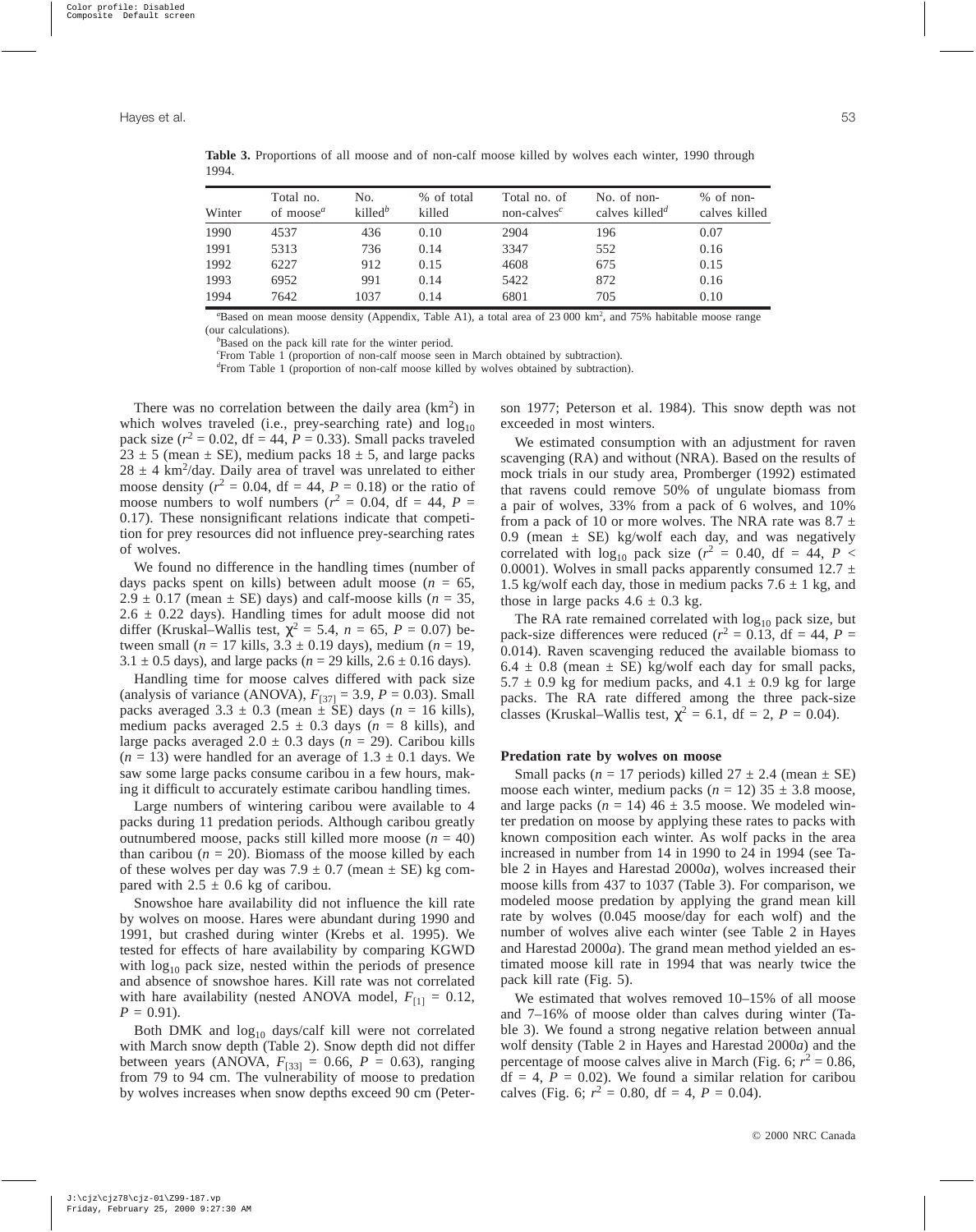**Fig. 5.** Two models of wolf predation rates on moose, based on grand mean kill rates by wolves and pack-size kill rates during each year of the study.



# **Discussion**

#### **Test of hypotheses**

 $H<sub>0</sub>$ 1: wolf predation represents additive mortality for prey populations. We found evidence to support our hypothesis that wolf predation represented additive mortality for both moose and caribou. Wolf predation is usually additive when prey are below the "nutrient-climate ceiling" (Theberge 1990; Gasaway et al. 1992). During our study, moose and caribou remained at low to moderate densities. Wolves in our study killed proportionally more calf, yearling, and old moose and fewer prime-age animals. This age pattern was similar to other Alaska and Yukon studies, where moose were also below the nutrient-climate ceiling (Fig. 7) (see Peterson et al. 1984; Ballard et al. 1987; Hayes et al. 1991; Gasaway et al. 1992).

Gasaway et al. (1992) estimated additive and compensatory mortality of moose on the basis of marrow-fat indices. Using his values, we found that 21 of 27 adults (77%) were in the largely additive mortality age-class (middle-aged). The remaining six were very old adults (>12 years of age) that we considered compensatory losses. Calves were also in the additive mortality class, but they showed lower marrow-fat indices than adults. These lower indices can be explained by the higher energetic requirements of calves for growth (Peterson et al. 1984). Both nutrition and age data are consistent with the hypothesis that wolf predation on moose was mainly additive. We had too few samples to estimate caribou condition.

 $H<sub>0</sub>2$ : the kill rate by wolves is dependent on prey density;  $H_a$ 2: the kill rate by wolves is independent of prey density and related to wolf-pack size. We found evidence for rejecting  $H_0$ 2 and accepting  $H_a$ 2. The kill rate by wolves was independent of moose density (Table 2) and pack size was the only variable of six tested that was related to kill rate. On average, large packs killed moose more often than did small packs, which is similar to the results of other studies (Ballard et al. 1987; Hayes et al. 1991; Thurber and Peterson 1993; Dale et al. 1994). Nevertheless, many of our small **Fig. 6.** Relations between moose and caribou calf survival rates and wolf density in the FSA during each winter. The percentage of moose calves was estimated from March counts and the percentage of caribou calves from October counts (R. Farnell, unpublished data). The thick line shows the relation for caribou calves and the thin line shows the relation for moose calves.



**Fig. 7.** Ages of moose (excluding calves) killed by wolves during this study (FSA) and four other studies in Alaska and the Yukon. Other sources of data were as follows: Kenai Peninsula, Alaska, from Peterson et al. (1984); Nelchina, Alaska, from Ballard et al. (1987); Coast Mountains, Yukon, from Hayes et al. (1991); and Game Management Unit 20E, Alaska, from Gasaway et al. (1992).



packs killed moose as often as larger packs did, which are similar to the findings of Hayes et al. (1991) and Thurber and Peterson (1993).

 $H<sub>0</sub>3$ : the kill rate by wolves on moose calves depends on the proportion of calves in winter populations. We obtained evidence for rejecting  $H_0$ 3. The kill rate on moose calves was not related to the number of calves available in winter, contrary to the findings of other studies (Peterson 1977;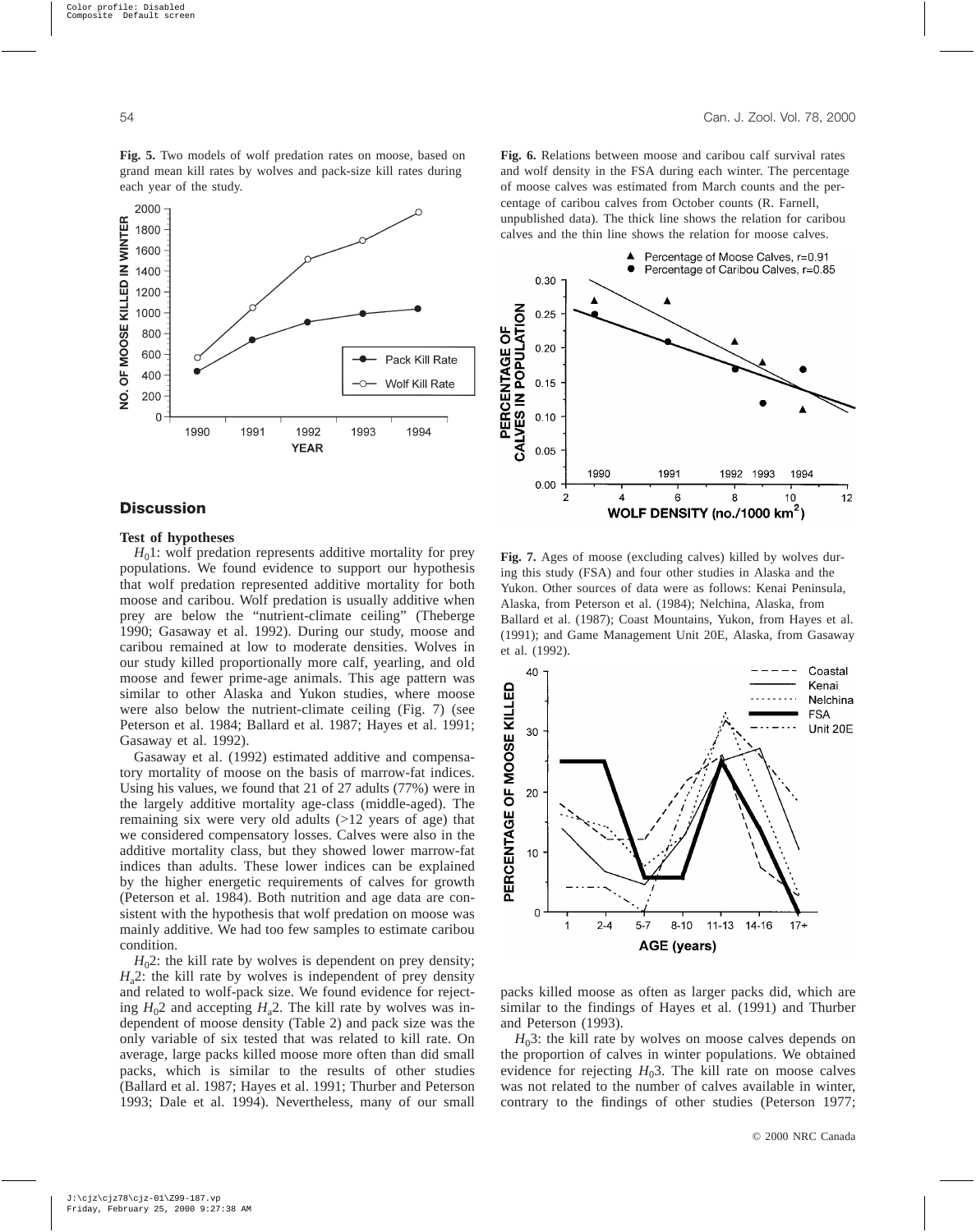Peterson et al. 1984). In most winters calves were abundant, but many vulnerable yearling moose were also available to wolves (Larsen and Ward 1995), apparently reducing calves' importance in wolves' diet.

 $H_0$ 4: the kill rate by wolves on moose is reduced when caribou availability exceeds that of moose. We had evidence for rejecting  $H_0$ 4. Wolves did not prey heavily on caribou that temporarily migrated into their pack territories, unlike wolves in Alaska (Dale et al. 1994, 1995). Wolves continued to kill mainly moose, even though caribou outnumbered moose and probably posed less of a risk to hunt (Haugen 1987). We believe that there was little benefit to preying on caribou because many calf and yearling moose were available in most winters and were also highly profitable and low-risk prey.

# **Snow depth, snowshoe hare availability, and search rate by wolves**

Snow depth did not influence the rate at which wolves killed moose. Huggard (1993) and Mech et al. (1998) showed that snowfall can add substantial prey-density-independent variation to wolf predation rates. Low scavenging rates by wolves in all winters of our study indicated that snow depth probably did not reduce ungulate survival rates (Fuller 1991; Jędrzejewski et al. 1992; Huggard 1993). We conclude that winters were not severe enough to affect any measurable change in wolves' kill rates.

Snowshoe hare abundance had no detectable influence on the rate at which wolves killed moose. Snowshoe hares were abundant during 1990 and 1991, when moose and caribou were rapidly increasing, competition for ungulates was lowest, and many vulnerable, young moose and caribou were available. In this ecological context, we believe that there were few incentives for wolves to hunt snowshoe hares. Although wolves might survive on snowshoe hares during the peak of the cycle, they might not maintain the behavior necessary to enable them to defend large territories in winter.

Our data were consistent with those of Messier and Crête (1985) and Dale et al. (1995), who found that wolves' search rates were independent of prey density. Differences in prey density in our study might not have been sufficiently large to be detectable by the methods we used to measure search rates.

#### **Consumption rate of wolves**

Wolves' consumption rate was 8.7 kg/wolf/day, which is higher than rates estimated in previous studies (Thurber and Peterson 1993 and references therein). The apparent consumption rates for our study wolves were excessive. For example, wolves in small packs would have had to consume an average of 30% (12.7 kg) of their body mass each day of winter if they consumed all edible portions. Adjusting for biomass lost to ravens (RA) reduced our estimate of consumption to between 4.1 and 6.4 kg/wolf/day in packs of all sizes.

All packs handled moose carcasses in 2.6–3.3 days. Promberger (1992) found that large groups of ravens removed up to 37 kg of food/day from ungulate carcasses and he estimated that ravens removed proportionally more edible prey from small packs. Juvenile ravens form large cooperative flocks in winter (Heinrich 1991). These subadult flocks compete with small wolf packs because the small packs cannot handle kills as quickly as larger packs can. Other studies have shown that competition from scavengers can influence the kill rates of other carnivores (Harrison 1990; Cooper 1991). We believe that where ravens are common, they can have a significant impact on wolves' kill and consumption rates.

#### **Optimal foraging-group size**

The optimal foraging-group size was 2 wolves, which is similar to the findings of other wolf studies (Hayes et al. 1991; Thurber and Peterson 1993). Advantages for groupliving carnivores include greater foraging efficiency (Bertram 1978; Nudds 1978), inclusive fitness (Bertram 1978; Rodman 1981), defense of young (Packer and Ruttan 1988), and protection of kills (Packer et al. 1990; Cooper 1991). Rodman (1981) argued that for larger wolf packs, the decline in foraging efficiency is offset by members improving their inclusive fitness through the addition of close relatives to the population (Rodman 1981). Schmidt and Mech (1997) argued that wolves live in packs primarily in order to share their kills with their young for kin-selection reasons, until younger wolves gain hunting and killing experience that improves their fitness after dispersal.

#### **Predation rate by wolves on moose**

We estimated that wolves killed 7% of moose older than calves in winter 1990 and 10–16% or more after 1991. These rates are higher than the annual adult mortality rates of 5–9% in stable or increasing moose populations in Alaska and the Yukon (Gasaway et al. 1983; Ballard et al. 1987; Larsen et al. 1989; Gasaway et al. 1992). In our study area, Larsen and Ward (1995) estimated a 5% mortality rate until the winter of 1992. Our predation-rate modeling predicted that wolves would reduce adult moose survival rates to levels that could not be sustained by recruitment.

Our results support the model of Walters et al. (1981), who found that the number of wolf packs was the best determinant of wolf predation rates. Higher kill rates by wolves in small packs enable them to remove a larger than expected proportion of moose from a population. The relatively high wolf predation rate in the early years of our study was related to the organization of wolves into many small packs whose kill rates were nearly equivalent to those of larger packs. Our results show that in order to model wolf predation rates, researchers need to know the number and sizes of wolf packs that are killing prey. Table 4 shows three hypothetical models of predation rates by 100 wolves on moose in winter, depending on different pack-size frequencies. Model 1 has the highest proportion in pairs (34%), and wolves removed 27% more moose than in model 3 which has 10% pairs, and 16% more than model 2, which has 20% pairs. In a stable wolf population, we could expect that pack density will not change but mean pack size will grow to about 10 wolves (Zimen 1976; Hayes and Harestad 2000*a*). Thus, using the same model parameters, 200 wolves organized into 20 packs in the same hypothetical area should kill about 920 moose during winter, only slightly more than in model 1 with half the number of wolves.

Although we found no other ecological determinants of kill rate beside wolf-pack size, kill rates could change if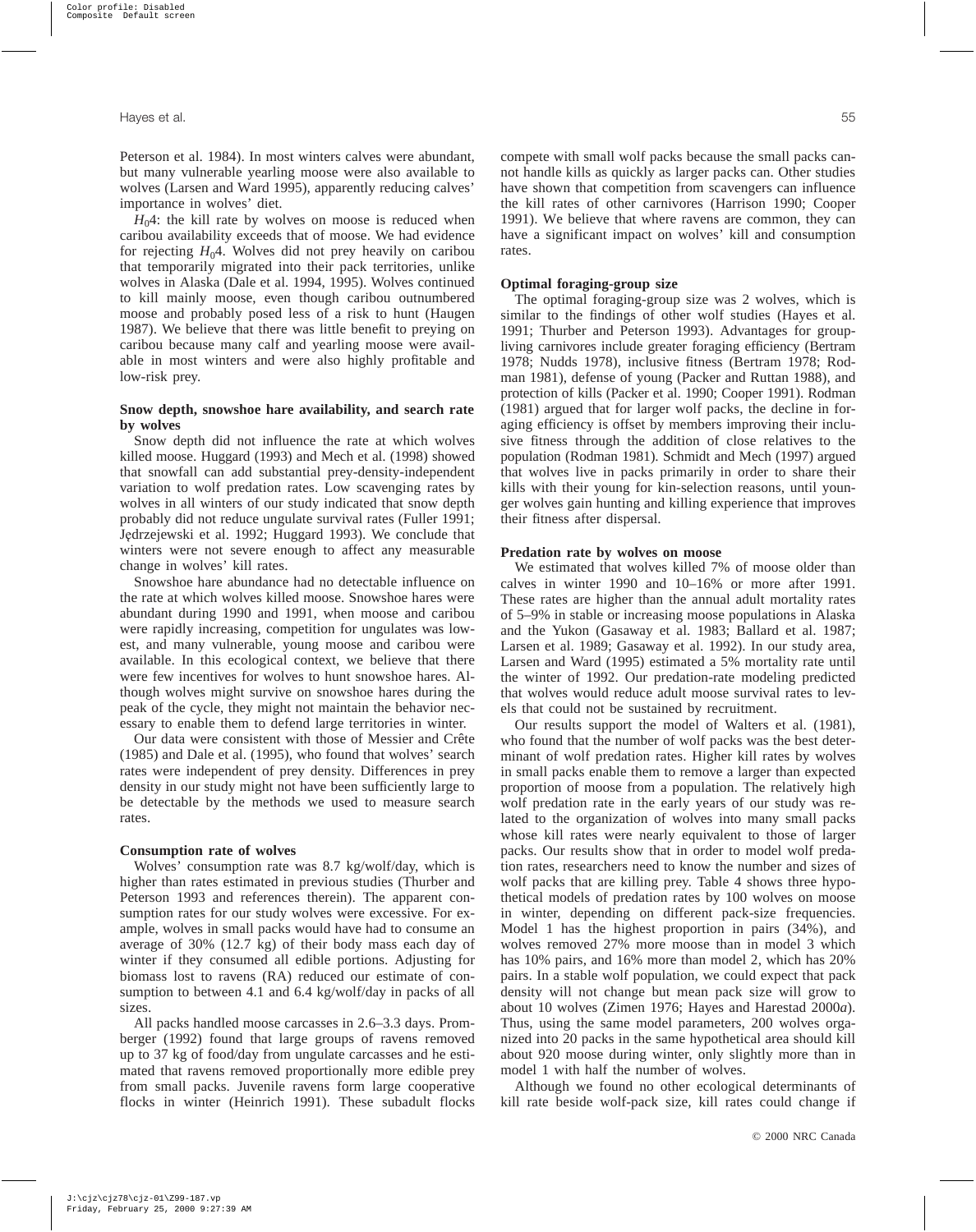|         | Pack size      | No. of<br>wolves | No. of<br>packs | Mean no. of<br>moose killed in<br>winter per pack | Total no. of<br>moose killed<br>in winter |
|---------|----------------|------------------|-----------------|---------------------------------------------------|-------------------------------------------|
| Model 1 | $\mathfrak{2}$ | 34               | 17              | 27                                                | 459                                       |
|         | 6              | 36               | 6               | 35                                                | 210                                       |
|         | 10             | 30               | 3               | 46                                                | 138                                       |
| Total   |                |                  | 26              |                                                   | 807                                       |
| Model 2 | $\overline{2}$ | 10               | 5               | 27                                                | 135                                       |
|         | 6              | 30               | 5               | 35                                                | 175                                       |
|         | 10             | 60               | 6               | 46                                                | 276                                       |
| Total   |                |                  | 16              |                                                   | 586                                       |
| Model 3 | $\overline{2}$ | 20               | 10              | 27                                                | 270                                       |
|         | 6              | 30               | 5               | 35                                                | 175                                       |
|         | 10             | 50               | 5               | 46                                                | 230                                       |
| Total   |                |                  | 20              |                                                   | 675                                       |

**Table 4.** Three hypothetical models of predation rates by 100 wolves on moose in winter, depending on differences in pack-size frequency.

some event (e.g., extremely deep or shallow snow) changes moose or caribou vulnerability to predation (Mech et al. 1998), or if the age or sex structure of a moose population changes with time, affecting fecundity or vulnerability to predation (Van Ballenberghe and Ballard 1997). A densityindependent response can strongly influence prey selection and wolf functional responses (Huggard 1993; Mech et al. 1995), and other factors besides prey density should be measured when assessing wolf predation rates.

## **Data quality**

Several factors could have confounded our estimates of kill rate. Caribou are available to more than half of the packs in summer and fall, but to fewer packs in late winter. By studying wolves in late winter we probably underestimated predation on caribou and overestimated predation on moose. We studied kill rates when moose were increasing from low to moderate densities  $(0.26 - 0.44/\text{km}^2)$ . Kill rates cannot be expected to remain the same at lower moose densities (Messier 1994; Hayes and Harestad 2000*b*) in areas where relative densities of moose and caribou differ (Dale et al. 1995) or where other factors such as snow depth influence prey vulnerability (Mech et al. 1995). Our method of determining winter predation rates did not account for any spatial differences in moose in late winter, which we knew existed among wolf-pack territories (R. Florkiewicz, Yukon Fish and Wildlife Branch, Box 2703, Whitehorse, YT Y1A 2C6, Canada, unpublished data).

## **Acknowledgements**

The Yukon Fish and Wildlife Branch provided generous financial and logistic support for this study. Field staff who assisted us in the study include P. Maltais, P. Koser, C. Promberger, P. Kaczensky, R. Florkiewicz, D. Bakica, D. Anderson, and D. Thiel. D. Denison, T. Hudgin, and D. Drinnan flew fixed-wing aircraft with great skill and interest. Helicopter pilots J. Witham and J. Henderson made wolfcapture flights seem easy. All pilots were invaluable members of the study team. G. Sharam, M. Oakley, F.L. Bunnell, E. Cooch, and R. Ydenberg made positive criticisms of the manuscript. We also thank Dr. A. Angerbjorn and an anonymous reviewer for improving the paper. We especially thank B. Gasaway for his friendship and valuable insights in wolf– prey systems and for his constructive advice on the manuscript before his untimely death.

# **References**

- Ackerman, B.B., Leban, F.A., Garton, E.O., and Samuel, M.D. 1990. User's manual for program HOME RANGE. 2nd ed. Tech. Rep. No. 15, Forest, Wildlife, and Range Experiment Station, University of Idaho, Moscow.
- Ballard, W.B., and Van Ballenberghe, V. 1997. Predator/prey relationships. *In* Ecology and management of the North American moose. *Edited by* A.W. Franzmann and C.C. Schwartz. Smithsonian Institute Press, Washington, D.C. pp. 247–273.
- Ballard, W.B., Whitman, J.S., and Gardner, C.L. 1987. Ecology of an exploited wolf population in south-central Alaska. Wildl. Monogr. No. 98.
- Bertram, B.C.R. 1978. Living in groups: predators and prey. *In* Behavioural ecology: an evolutionary approach. *Edited by* J.R. Krebs and N.B. Davies. Sinauer Associates Inc., Sunderland, Mass. pp. 64–96.
- Boutin, S. 1992. Predation and moose population dynamics: a critique. J. Wildl. Manage. **56**: 116–117.
- Cooper, S.M. 1991. Optimal hunting group size: the need for lions to defend their kills against loss to spotted hyenas. Afr. J. Ecol. **29**: 130–136.
- Dale, B., Adams, L.G., and Boyer, R.T. 1994. Functional response of wolves preying on barren-ground caribou in a multiple prey ecosystem. J. Anim. Ecol. **63**: 644–652.
- Dale, B.W., Adams, L.G., Boyer, R.T. 1995. Winter wolf predation in a multiple ungulate prey system, Gates of the Arctic National Park, Alaska. *In* Ecology and conservation of wolves in a changing world. *Edited by* L.N. Carbyn, S.H. Fritts, and D.R. Seip.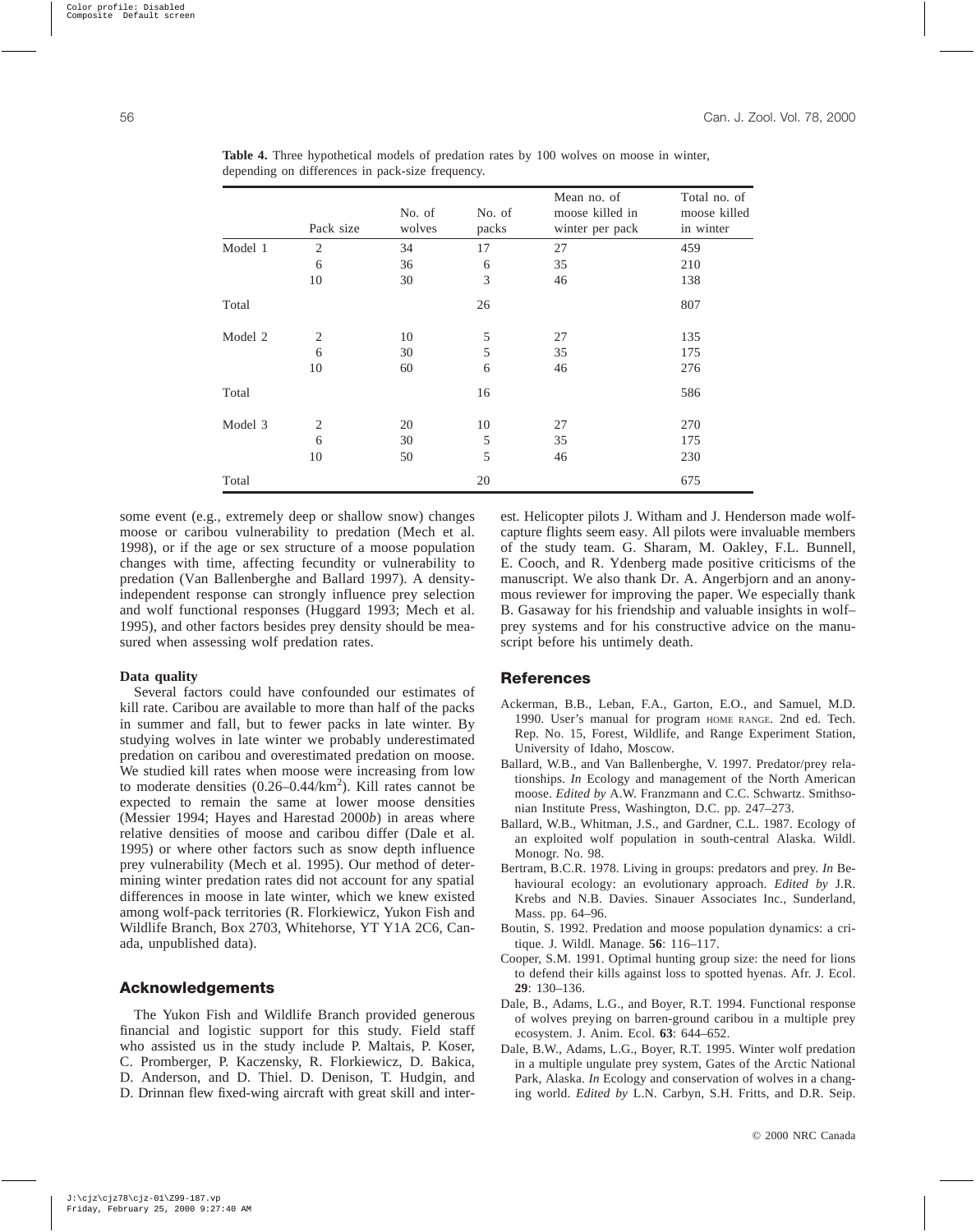Canadian Circumpolar Institute, University of Alberta, Edmonton. pp. 223–230.

- Farnell, R., and MacDonald, J. 1988. The demography of Yukon's Finlayson caribou herd, 1982–1987. Yukon Fish and Wildlife Branch Rep., Whitehorse.
- Franzmann, A.W., LeResche, R.E., Rausch, R.A., and Oldemeyer, J.L. 1978. Alaska moose measurements and weights and measurement–weight relationships. Can. J. Zool. **56**: 298–306.
- Fuller, T.K. 1991. Effect of snow depth on wolf activity and prey selection in north central Minnesota. Can. J. Zool. **69**: 283–287.
- Gasaway, W.C., Stephenson, R.O., Davis, J.L., Shepherd, P.E.K., and Burris, O.E. 1983. Interrelationships of wolves, prey, and man in interior Alaska. Wildl. Monogr. No. 84.
- Gasaway, W.C., Boertje, R.D., Grangaard, D.V., Kelleyhouse, D.G., Stephenson, R.O., and Larsen, D.G. 1992. The role of predation in limiting moose at low densities in Alaska and Yukon and implications for conservation. Wildl. Monogr. No. 120.
- Gauthier, D., and Theberge, J. 1985. Wolf predation in the Burwash caribou herd, southwest Yukon. Rangifer Spec. Issue No. 1. pp. 137–144.
- Harrison, S. 1990. Cougar predation on bighorn sheep in the Junction wildlife management area, British Columbia. M.Sc. thesis, University of British Columbia, Vancouver.
- Hatter, I.W., and Bergerud, W.A. 1991. Moose recruitment, adult mortality, and rate of change. Alces, **27**: 65–73.
- Haugen, H.S. 1987. Den-site behavior, summer diet, and skull injuries of wolves in Alaska. M.Sc. thesis, University of Alaska, Fairbanks.
- Hayes, R.D., and Harestad, A.S. 2000*a*. Demography of a recovering wolf population in the Yukon. Can. J. Zool. **78**: 36–48.
- Hayes, R.D., and Harestad, A.S. 2000*b*. Wolf functional response and regulation of moose in the Yukon. Can. J. Zool. **78**: 60–66.
- Hayes, R.D., Baer, A.M., and Larsen, D.G. 1991. Population dynamics and prey relationships of an exploited and recovering wolf population in the southern Yukon. Yukon Fish and Wildlife Branch Rep. TR 91-1, Whitehorse.
- Heinrich, B. 1991. Ravens in winter. Vintage Books, New York.
- Huggard, D.J. 1993. Effect of snow depth on predation and scavenging by gray wolves. J. Wildl. Manage. **57**: 382–388.
- Jędrzejewski, W., Jędrzejewska, B., Okarma, K., and Ruprecht, A.L. 1992. Wolf predation and snow cover as mortality factors in the community of the Bialowieza National Park, Poland. Oecologia, **90**: 27–36.
- Jingfors, K. 1988. Moose population characteristics in the North Canol and Frances Lake areas, November 1987. Yukon Fish and Wildlife Branch Rep., Whitehorse.
- Krebs, C.J., Boutin, S., Boonstra, R., Sinclair, A.R.E., Smith, J.N.M., Dale, M.R.T., Martin, K., and Turkington, R. 1995. Impact of food and predation on the snowshoe hare cycle. Science (Washington, D.C.), **269**: 1112–1115.
- Larsen, D.G., and Ward, R.M.P. 1995. Moose population characteristics in the Frances Lake and North Canol areas. Yukon Fish and Wildlife Branch Rep. PR 95-1, Whitehorse.
- Larsen, D.G., Gauthier, D.A., and Markel, R. 1989. Causes and rates of moose mortality in the southwest Yukon. J. Wildl. Manage. **53**: 548–557.
- Mech, L.D. 1974. Current techniques in the study of elusive wilderness carnivores. *In* Proceedings of 11th Congress of the International Union of Game Biologists, Stockholm, Sweden, 3–7 September 1973. *Edited by* I. Kjerner and P. Bjurholm. Swedish National Environment Protection Board, Stockholm. pp. 315– 322.
- Mech, L.D., and Karns, P.D. 1977. Role of the wolf in a deer decline in the Superior National Forest. U.S. For. Serv. Res. Rep. NC-148.
- Mech, L.D., Meier, T.J., Burch, J.W., and Adams, L.G. 1995. Patterns of prey selection by wolves in Denali National Park, Alaska. *In* Ecology and conservation of wolves in a changing world. *Edited by* L.N. Carbyn, S.H. Fritts, and D.R. Seip. Canadian Circumpolar Institute, University of Alberta, Edmonton. pp. 231–243.
- Mech, L.D., Adams, L.G., Meier, T.J., Burch, J.W., and Dale, B.W. 1998. The wolves of Denali. University of Minnesota Press, Minneapolis.
- Messier, F. 1991. The significance of limiting and regulating factors on the demography of moose and white-tailed deer. J. Anim. Ecol. **60**: 377–393.
- Messier, F. 1994. Ungulate population models with predation: a case study with North American moose. Ecology, **75**: 478–488.
- Messier, F., and Crête, M. 1985. Moose–wolf dynamics and the natural regulation of moose populations. Oecologia, **65**: 503– 512.
- Neiland, K.A. 1970. Weight of dried marrow as indicator of fat in caribou femurs. J. Wildl. Manage. **34**: 904–907.
- Nudds, T.D. 1978. Convergence of group size strategies by mammalian social carnivores. Am. Nat. **112**: 957–960.
- Packer, C., and Ruttan, L. 1988. The evolution of cooperative hunting. Am. Nat. **132**: 159–198.
- Packer, C., Scheel, D., and Pusey, A.E. 1990. Why lions form groups: food is not enough. Am. Nat. **136**: 1–19.
- Peterson, R.O. 1977. Wolf ecology and prey relationships on Isle Royale. U.S. Natl. Park Serv. Sci. Monogr. Ser. 11.
- Peterson, R.O., and Page, R.E. 1983. Cyclic fluctuations of wolves and moose at Isle Royale National Park, U.S.A. Acta Zool. Fenn. **174**: 252–254.
- Peterson, R.O., Allen, D.L., and Dietz, J.M. 1982. Depletion of bone marrow fat in moose and a correction for dehydration. J. Wildl. Manage. **46**: 547–551.
- Peterson, R.O., Woolington, J.D., and Bailey, T.N. 1984. Wolves of the Kenai Peninsula. Alaska. Wildl. Monogr. No. 88.
- Promberger, C. 1992. Wölfe und Scavenger. [Wolves and scavengers.] [With English abstract.] Diplomarbeit, Ludwig Maximillians Universität, München, Germany.
- Rodman, P.S. 1981. Inclusive fitness and group size with a reconsideration of group sizes in lions and wolves. Am. Nat. **118**: 275–283.
- Schmidt, P.A., and Mech, L.D. 1997. Wolf pack size and food acquisition. Am. Nat. **150**: 513–517.
- Schwartz, C.C., Regelin, W.L., and Franzmann, A.W. 1987. Seasonal weight dynamics of moose. Swedish Wildl. Res. Suppl. No. 1. pp. 301–310.
- Seip, D.R. 1991*a*. Predation and caribou populations. Rangifer Spec. Issue No. 7. pp. 46–52.
- Seip, D.R. 1991*b*. Wolf predation, wolf control and the management of ungulate populations. *In* Wildlife 2001: populations. *Edited by* D.R.J. McCullough and R.H. Barrett. Elsevier Applied Science, New York. pp. 331–340.
- Seip, D.R. 1992. Factors limiting woodland caribou populations and their interrelationships with wolves and moose in southeastern British Columbia. Can. J. Zool. **70**: 1494–1503.
- Sergent, D.E., and Pimlott, D.H. 1959. Age determination in moose from sectioned incisor teeth. J. Wildl. Manage. **23**: 315– 321.
- Skoog, R.O. 1968. Ecology of the caribou (*Rangifer tarandus granti*) in Alaska. Ph.D. thesis, University of California, Berkeley.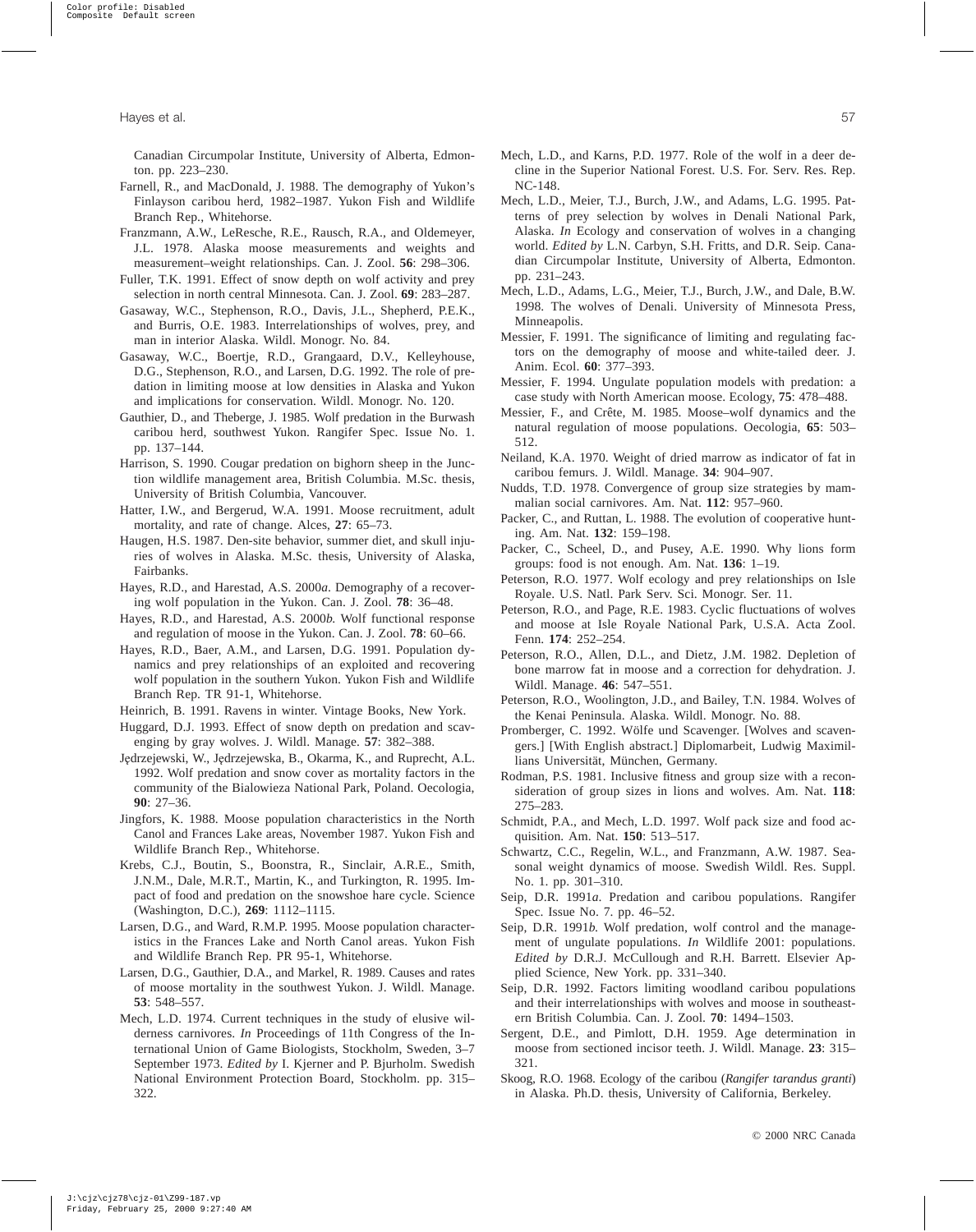- Solomon, M.E. 1949. The natural control of animal populations. J. Anim. Ecol. **18**: 1–35.
- Stephenson, R.O., and Sexton, J.J. 1974. Wolf report. Alaska Department of Fish and Game Federal Aid in Wildlife Restoration Program Rep., Projects W-17-5 and W-17-6, Fairbanks.
- Sumanik, R.S. 1987. Wolf ecology in the Kluane region, Yukon Territory. M.Sc. thesis, Michigan Technological University, Houghton.
- Theberge, J.B. 1990. Potentials for misinterpreting impacts of wolf predation through prey:predator ratios. Wildl. Soc. Bull. **18**: 188–192.

Thurber, J.M., and Peterson, R.O. 1993. Effects of population den-

sity and pack size on the foraging ecology of gray wolves. J. Mammal. **74**: 879–889.

Van Ballenberge, V., and Ballard, W.B. 1997. Population dynamics. *In* Ecology and management of the North American moose. *Edited by* A.W. Franzmann and C.C. Schwartz. Smithsonian Institute Press, Washington, D.C. pp. 223–245.

Walters, C.J., Stocker, M., and Haber, G.C. 1981. Simulation and optimization models for a wolf–ungulate system. *In* Dynamics of large mammal populations. *Edited by* C.W. Fowler and T.B. Smith. John Wiley and Sons, New York. pp. 317–337

Zimen, E. 1976. On the regulation of pack size in wolves. Z. Tierpsychol. **40**: 300–341.

# **Appendix**

**Table A1.** Estimated moose density each winter in two regions in the Finlayson Study Area.

|                 | North Canol area            |                          | Frances Lake area           |                          |                       |  |  |
|-----------------|-----------------------------|--------------------------|-----------------------------|--------------------------|-----------------------|--|--|
| Winter          | No. of<br>moose/1000 $km^2$ | Finite rate<br>of change | No. of<br>moose/1000 $km^2$ | Finite rate<br>of change | Mean moose<br>density |  |  |
| $1989 - 1990^a$ | 252                         | 1.164                    | 274                         | 1.18                     | 263                   |  |  |
| $1990 - 1991^a$ | 293                         | 1.164                    | 323                         | 1.18                     | 308                   |  |  |
| $1991 - 1992^b$ | 341                         | 1.11                     | 382                         | 1.12                     | 361                   |  |  |
| $1992 - 1993^c$ | 379                         | 1.10                     | 427                         | 1.10                     | 403                   |  |  |
| 1993-1994       | 417                         |                          | 470                         |                          | 443                   |  |  |

*<sup>a</sup>*The finite rate of increase is interpolated from population estimates using stratified random block surveys in November 1987 (Jingfors 1988) and 1991 (Larsen and Ward 1995).

<sup>*b*</sup>The finite rate of increase is from Larsen and Ward (1995).

*c* The rate of increase is from Hatter and Bergerud (1991, see Methods), where *R* is 0.18 and *M* is the mean adult mortality rate (0.095; Larsen and Ward 1995).

**Table A2.** Composition of ungulate prey killed and kill rate by wolves in 21 packs monitored during late winter 1990 through 1994 in the Finlayson Study Area.

|      |                | No. of hours |                |             |           |                  | No. of         | Total mass                      | Mass of prey |
|------|----------------|--------------|----------------|-------------|-----------|------------------|----------------|---------------------------------|--------------|
|      |                | between      | No. of         | No. of days | % of days | No. of moose     | caribou        | of prey                         | per wolf per |
| Year | Pack           | locations    | wolves         | studied     | observed  | killed           | killed         | killed <sup><i>a</i></sup> (kg) | day (kg)     |
| 1990 | Frances L.     | 24           | 17             | 14          | 71        | 6                | $\Omega$       | 1850                            | 7.8          |
|      | Jackfish L.    | 24           | $\overline{2}$ | 31          | 84        | 6                | $\Omega$       | 1 1 2 5                         | 18.1         |
|      | Ketza R.       | 48           | $\overline{2}$ | 31          | 65        | 3                | $\Omega$       | 700                             | 11.3         |
|      | Lapie R.       | 48           | 5              | 30          | 53        | 5                | $\Omega$       | $1676^b$                        | 11.2         |
|      | Prevost R.     | 24           | 6              | 19          | 79        | 4                | $\Omega$       | 925                             | 8.11         |
|      | Seven Wolf L.  | 24           | 2              | 38          | 89        | $\overline{2}$   |                | 452                             | 6.0          |
|      | Tyers R.       | 48           | $\overline{2}$ | 20          | 60        | $\mathbf{2}$     | $\theta$       | 800                             | 20           |
|      | Tuchitua R.    | 24           | 11             | 36          | 75        | 5                | $\Omega$       | 1725                            | 4.4          |
|      | Weasel L.      | 24           | 6              | 16          | 81        | 5                | $\Omega$       | 1513                            | 15.8         |
|      | Woodside R.    | 24           | 4              | 39          | 77        | $\boldsymbol{7}$ | $\Omega$       | 2 0 6 3                         | 13.2         |
|      | Yusezyu R.     | 24           | 2              | 30          | 87        | 6                | $\Omega$       | 1 1 6 3                         | 19.4         |
|      | Upper Pelly R. | 24           | $\overline{2}$ | 14          | 79        | 3                | $\Omega$       | 450                             | 16.1         |
|      | Total          |              |                | 318         |           | 54               |                | 14 4 42                         |              |
| 1991 | Finlayson L.   | 6            | 2              | 9           | 100       | 1                | 2              | 205                             | 11.4         |
|      | Ketza R.       | 6            | $\mathbf{2}$   | 12          | 92        | 3                | $\Omega$       | 925                             | 38.5         |
|      | Light Creek    | 48           | $\overline{2}$ | 6           | 67        | 1                | $\Omega$       | 150                             | 12.5         |
|      | Mink Creek     | 6            | $\overline{4}$ | 11          | 100       |                  | 3              | 869                             | 19.8         |
|      | McEvoy L.      | 48           | $\overline{c}$ | 16          | 56        |                  | $\Omega$       | 400                             | 12.5         |
|      | Woodside R.    | 48           | 7              | 8           | 50        | 1                | $\Omega$       | 150                             | 2.68         |
|      | Wolverine L.   | 24           | 2              | 9           | 78        | 2                | $\overline{0}$ | 813                             | 45.2         |
|      | Seven Wolf L.  | 6            | $\tau$         | 13          | 100       | 4                |                | 1515                            | 16.6         |
|      | Total          |              |                | 84          |           | 14               | 6              | 5 0 27                          |              |